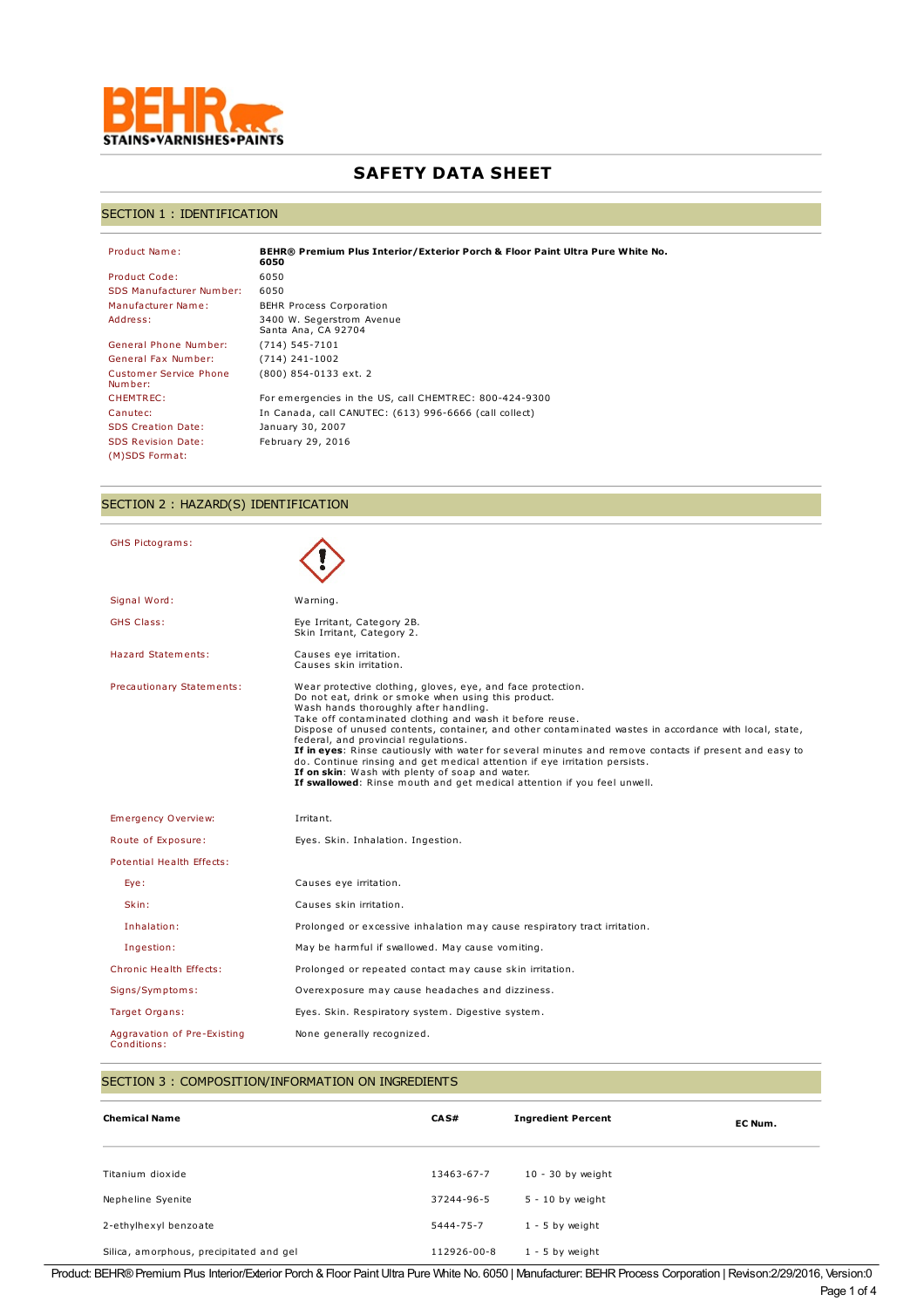| SECTION 4 : FIRST AID MEASURES |                                                                                                                                                                                                                                                                                                       |
|--------------------------------|-------------------------------------------------------------------------------------------------------------------------------------------------------------------------------------------------------------------------------------------------------------------------------------------------------|
| Eye Contact:                   | Immediately flush eyes with plenty of water for at least 15 to 20 minutes. Ensure adequate flushing of<br>the eves by separating the evelids with fingers. Remove contacts if present and easy to do. Continue<br>rinsing. Get medical attention, if irritation or symptoms of overexposure persists. |
| Skin Contact:                  | Immediately wash skin with soap and plenty of water.<br>Get medical attention if irritation develops or persists.                                                                                                                                                                                     |
| Inhalation:                    | If inhaled, remove to fresh air. If not breathing, give artificial respiration or give oxygen by trained<br>personnel. Seek immediate medical attention.                                                                                                                                              |
| Ingestion:                     | If swallowed, do NOT induce vomiting. Call a physician or poison control center immediately. Never give<br>anything by mouth to an unconscious person.                                                                                                                                                |

#### SECTION 5 : FIRE FIGHTING MEASURES

| Flash Point:                     | None.                                                                                                                            |
|----------------------------------|----------------------------------------------------------------------------------------------------------------------------------|
| Lower Flammable/Explosive Limit: | Not applicable.                                                                                                                  |
| Upper Flammable/Explosive Limit: | Not applicable.                                                                                                                  |
| Extinguishing Media:             | Use alcohol resistant foam, carbon dioxide, dry chemical, or water fog or spray when fighting fires<br>involving this material.  |
| Protective Equipment:            | As in any fire, wear Self-Contained Breathing Apparatus (SCBA), MSHA/NIOSH (approved or equivalent)<br>and full protective gear. |
| <b>NFPA Ratings:</b>             |                                                                                                                                  |
| NFPA Health:                     |                                                                                                                                  |
| NFPA Flammability:               |                                                                                                                                  |
| <b>NFPA Reactivity:</b>          | 0                                                                                                                                |

## SECTION 6 : ACCIDENTAL RELEASE MEASURES

| Personal Precautions:      | Evacuate area and keep unnecessary and unprotected personnel from entering the spill area. Use<br>proper personal protective equipment as listed in Section 8.                                                                               |
|----------------------------|----------------------------------------------------------------------------------------------------------------------------------------------------------------------------------------------------------------------------------------------|
| Environmental Precautions: | Avoid runoff into storm sewers, ditches, and waterways.                                                                                                                                                                                      |
| Methods for containment:   | Contain spills with an inert absorbent material such as soil or sand. Prevent from spreading by<br>covering, diking or other means. Provide ventilation.                                                                                     |
| Methods for cleanup:       | Clean up spills immediately observing precautions in the protective equipment section. Place into a<br>suitable container for disposal. Provide ventilation. After removal, flush spill area with soap and water<br>to remove trace residue. |

#### SECTION 7 : HANDLING and STORAGE

| Handling:          | Use with adequate ventilation. Avoid breathing vapor and contact with eyes, skin and clothing.                                                                              |
|--------------------|-----------------------------------------------------------------------------------------------------------------------------------------------------------------------------|
| Storage:           | Store in a cool, dry, well ventilated area away from sources of heat, combustible materials, and<br>incompatible substances. Keep container tightly closed when not in use. |
| Hygiene Practices: | Wash thoroughly after handling. Avoid contact with eyes and skin. Avoid inhaling vapor or mist.                                                                             |

# SECTION 8: EXPOSURE CONTROLS, PERSONAL PROTECTION

| <b>Engineering Controls:</b> | Use appropriate engineering control such as process enclosures, local exhaust ventilation, or other<br>engineering controls to control airborne levels below recommended exposure limits. Good general<br>ventilation should be sufficient to control airborne levels. Where such systems are not effective wear<br>suitable personal protective equipment, which performs satisfactorily and meets OSHA or other<br>recognized standards. Consult with local procedures for selection, training, inspection and maintenance<br>of the personal protective equipment. |  |
|------------------------------|-----------------------------------------------------------------------------------------------------------------------------------------------------------------------------------------------------------------------------------------------------------------------------------------------------------------------------------------------------------------------------------------------------------------------------------------------------------------------------------------------------------------------------------------------------------------------|--|
| Eye/Face Protection:         | Wear appropriate protective glasses or splash goggles as described by 29 CFR 1910.133, OSHA eye<br>and face protection requlation, or the European standard EN 166.                                                                                                                                                                                                                                                                                                                                                                                                   |  |
| Skin Protection Description: | Chemical-resistant gloves and chemical goggles, face-shield and synthetic apron or coveralls should be<br>used to prevent contact with eyes, skin or clothing.                                                                                                                                                                                                                                                                                                                                                                                                        |  |
| Respiratory Protection:      | A NIOSH approved air-purifying respirator with an organic vapor cartridge or canister may be<br>permissible under certain circumstances where airborne concentrations are expected to exceed<br>exposure limits. Protection provided by air purifying respirators is limited. Use a positive pressure air<br>supplied respirator if there is any potential for an uncontrolled release, exposure levels are not known,<br>or any other circumstances where air purifying respirators may not provide adequate protection.                                             |  |
| Other Protective:            | Facilities storing or utilizing this material should be equipped with an eyewash facility and a safety<br>shower.                                                                                                                                                                                                                                                                                                                                                                                                                                                     |  |
| PPE Pictograms:              |                                                                                                                                                                                                                                                                                                                                                                                                                                                                                                                                                                       |  |

Product: BEHR® Premium Plus Interior/Exterior Porch & Floor Paint Ultra Pure White No. 6050 | Manufacturer: BEHR Process Corporation | Revison:2/29/2016, Version:0 Page 2 of 4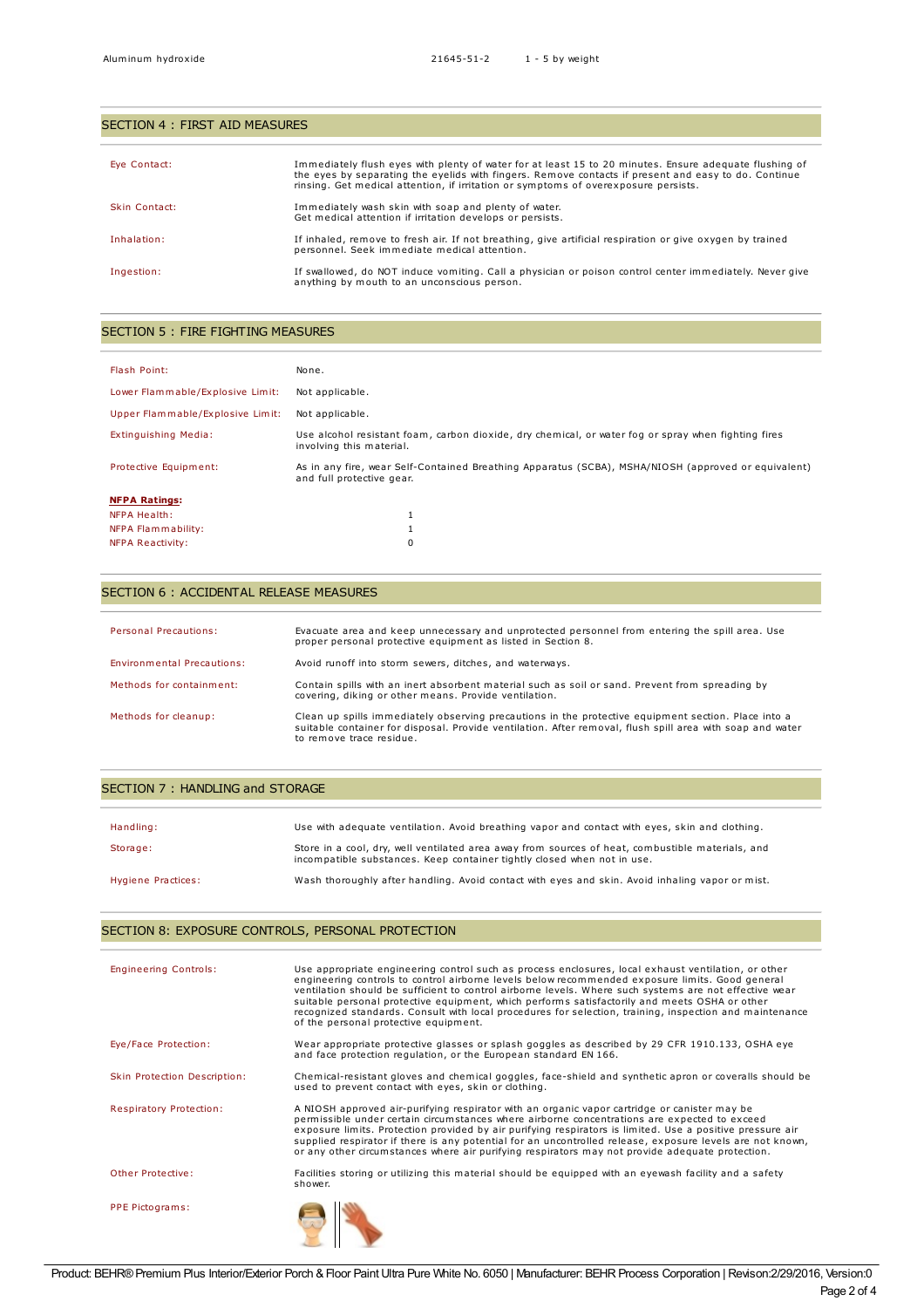### SECTION 9 : PHYSICAL and CHEMICAL PROPERTIES

| Physical State:                           | Liquid.                                                                        |
|-------------------------------------------|--------------------------------------------------------------------------------|
| Color:                                    | White                                                                          |
| Odor:                                     | Slight.                                                                        |
| Odor Threshold:                           | Not applicable.                                                                |
| <b>Boiling Point:</b>                     | >99ºF (>37°C)                                                                  |
| <b>Melting Point:</b>                     | Not applicable.                                                                |
| Density:                                  | 10.71                                                                          |
| Solubility:                               | Not applicable.                                                                |
| Vapor Density:                            | Not applicable.                                                                |
| Vapor Pressure:                           | Not applicable.                                                                |
| Evaporation Rate:                         | Not applicable.                                                                |
| pH:                                       | $7 - 10$                                                                       |
| Viscosity:                                | $50 - 140$                                                                     |
| Coefficient of Water/Oil<br>Distribution: | Not applicable.                                                                |
| Flammability:                             | Not applicable.                                                                |
| Flash Point:                              | None.                                                                          |
| <b>VOC Content:</b>                       | Material VOC: 19 gm/L(Includes Water)<br>Coating VOC.: 48 gm/L(Excludes Water) |

#### SECTION 10 : STABILITY and REACTIVITY

| Chemical Stability:       | Stable under normal temperatures and pressures.                                     |
|---------------------------|-------------------------------------------------------------------------------------|
| Hazardous Polymerization: | Not reported.                                                                       |
| Conditions to Avoid:      | Heat, flames, incompatible materials, and freezing or temperatures below 32 deg. F. |
| Incompatible Materials:   | Oxidizing agents. Strong acids and alkalis.                                         |

#### SECTION 11 : TOXICOLOGICAL INFORMATION

| Eye:                     | No relevant toxicological data for classification were found.                                                                                                                                                        |
|--------------------------|----------------------------------------------------------------------------------------------------------------------------------------------------------------------------------------------------------------------|
| Skin:                    | No relevant toxicological data for classification were found.                                                                                                                                                        |
| Inhalation:              | No relevant toxicological data for classification were found.                                                                                                                                                        |
| Ingestion:               | No relevant toxicological data for classification were found.                                                                                                                                                        |
| <b>Titanium dioxide:</b> |                                                                                                                                                                                                                      |
| Chronic Effects:         | Causes damage to organs through prolonged or repeated exposure to particulates or powder.<br>Normal application procedures for this product pose no hazard as to the release of respirable titanium<br>dioxide dust. |
| Carcinogenicity:         | IARC: Group 2B: Possibly carcinogenic to humans. Based on Inhalation studies in rats exposed to fine<br>or ultrafine particles (dust) of titanium dioxide.                                                           |

#### SECTION 12 : ECOLOGICAL INFORMATION

| Ecotoxicity:               | No ecotoxicity data was found for the product.       |
|----------------------------|------------------------------------------------------|
| <b>Environmental Fate:</b> | No environmental information found for this product. |

### SECTION 13 : DISPOSAL CONSIDERATIONS

Waste Disposal: Consult with the US EPA Guidelines listed in 40 CFR Part 261.3 for the classifications of hazardous waste prior to disposal. Furthermore, consult with your state and local waste requirements or guidelines, if applicable, to ensure compliance. Arrange disposal in accordance to the EPA and/or state and local guidelines.